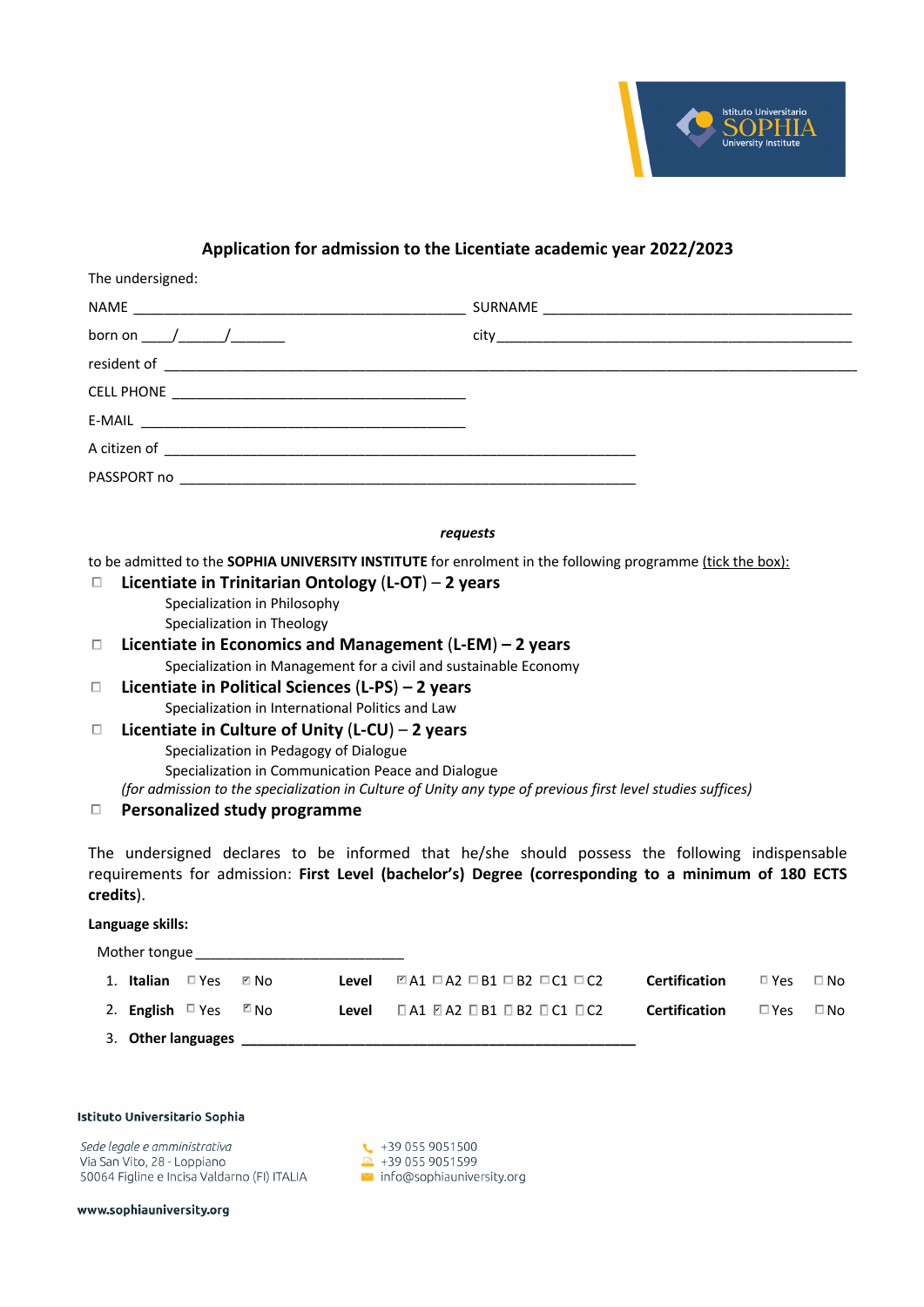

| The undersigned likewise declares to be:                                                                                                                                                                                       |
|--------------------------------------------------------------------------------------------------------------------------------------------------------------------------------------------------------------------------------|
| $\mathbf{v}$ enrolled<br>not enrolled                                                                                                                                                                                          |
| in another University in his/her capacity as ordinary student.                                                                                                                                                                 |
| In case of enrolment in another University, specify:                                                                                                                                                                           |
|                                                                                                                                                                                                                                |
|                                                                                                                                                                                                                                |
| Legal duration of programme: ___________<br>$***$                                                                                                                                                                              |
| <b>PRE-UNIVERSITY STUDIES</b>                                                                                                                                                                                                  |
|                                                                                                                                                                                                                                |
| Institute (name and location): Manual Assemblance and a series of the series of the series of the series of the series of the series of the series of the series of the series of the series of the series of the series of th |
| Date of diploma: Date of diplomation                                                                                                                                                                                           |
|                                                                                                                                                                                                                                |
| <b>UNIVERSITY STUDIES</b>                                                                                                                                                                                                      |
| (first level, if pertinent second level)                                                                                                                                                                                       |
| <b>First level</b>                                                                                                                                                                                                             |
|                                                                                                                                                                                                                                |
| Date of graduation: ______________<br>No. of years: _______________                                                                                                                                                            |
|                                                                                                                                                                                                                                |
| <b>Second level</b>                                                                                                                                                                                                            |
|                                                                                                                                                                                                                                |
| Date of graduation: ________________<br>No. of years: _________________                                                                                                                                                        |
|                                                                                                                                                                                                                                |
| BRIEFLY DESCRIBE how you came to know about the Sophia academic project and the reasons why you wish to participate.                                                                                                           |
|                                                                                                                                                                                                                                |
|                                                                                                                                                                                                                                |

## Istituto Universitario Sophia

*Sede legale e amministrativa*<br>Via San Vito, 28 - Loppiano 50064 Figline e Incisa Valdarno (FI) ITALIA  $\begin{array}{ll} \text{C} & +39\ 055\ 9051500 & \text{D} & +39\ 055\ 9051599 & \text{info@sophiauniversity.org} \end{array}$ 

www.sophiauniversity.org